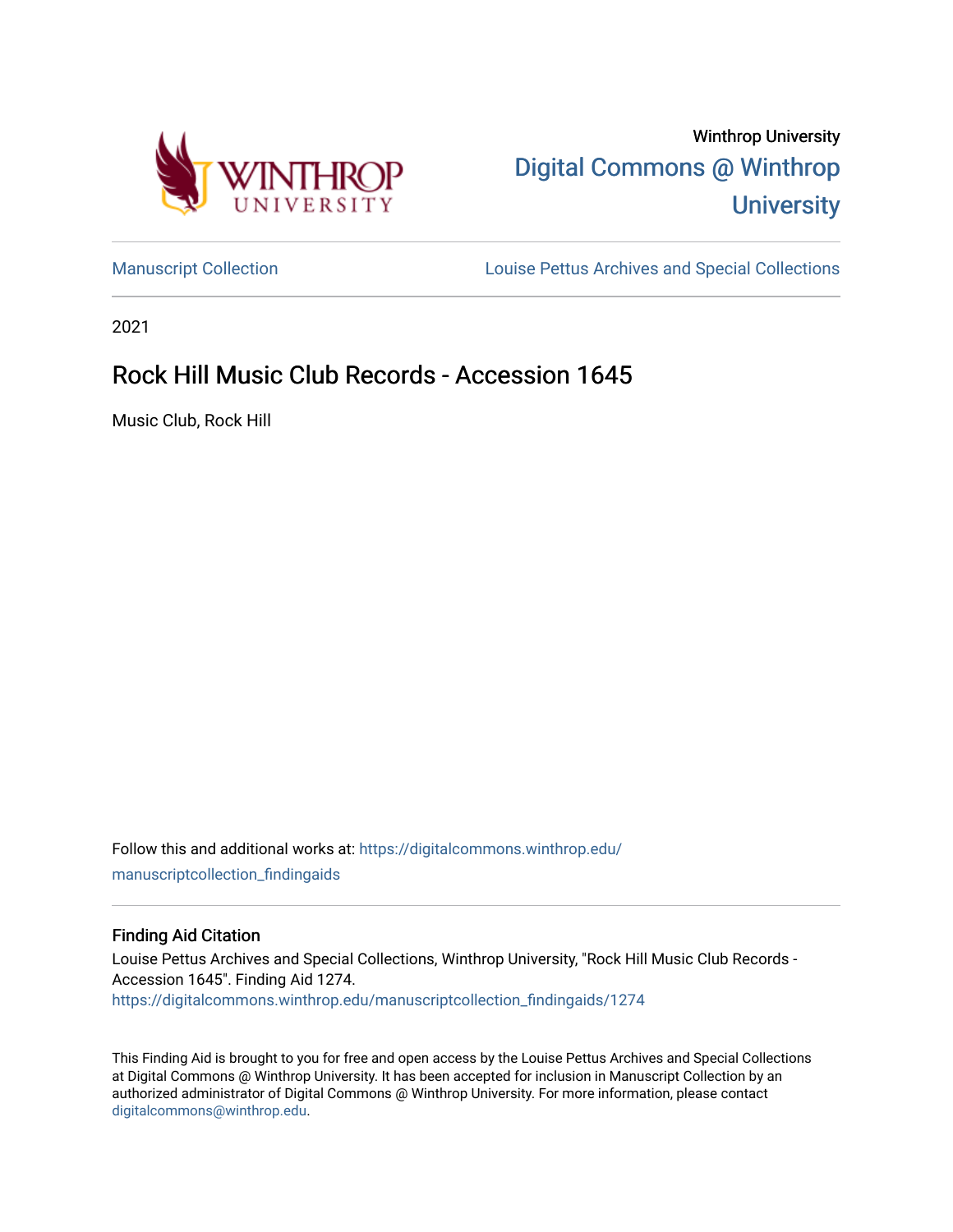## **WINTHROP UNIVERSITY LOUISE PETTUS ARCHIVES & SPECIAL COLLECTIONS**

**MANUSCRIPT COLLECTION**

## **ACCESSION 1645**

## **ROCK HILL MUSIC CLUB RECORDS**

1908-2018

6 Boxes, 34 Folders, & 5 Bound Volumes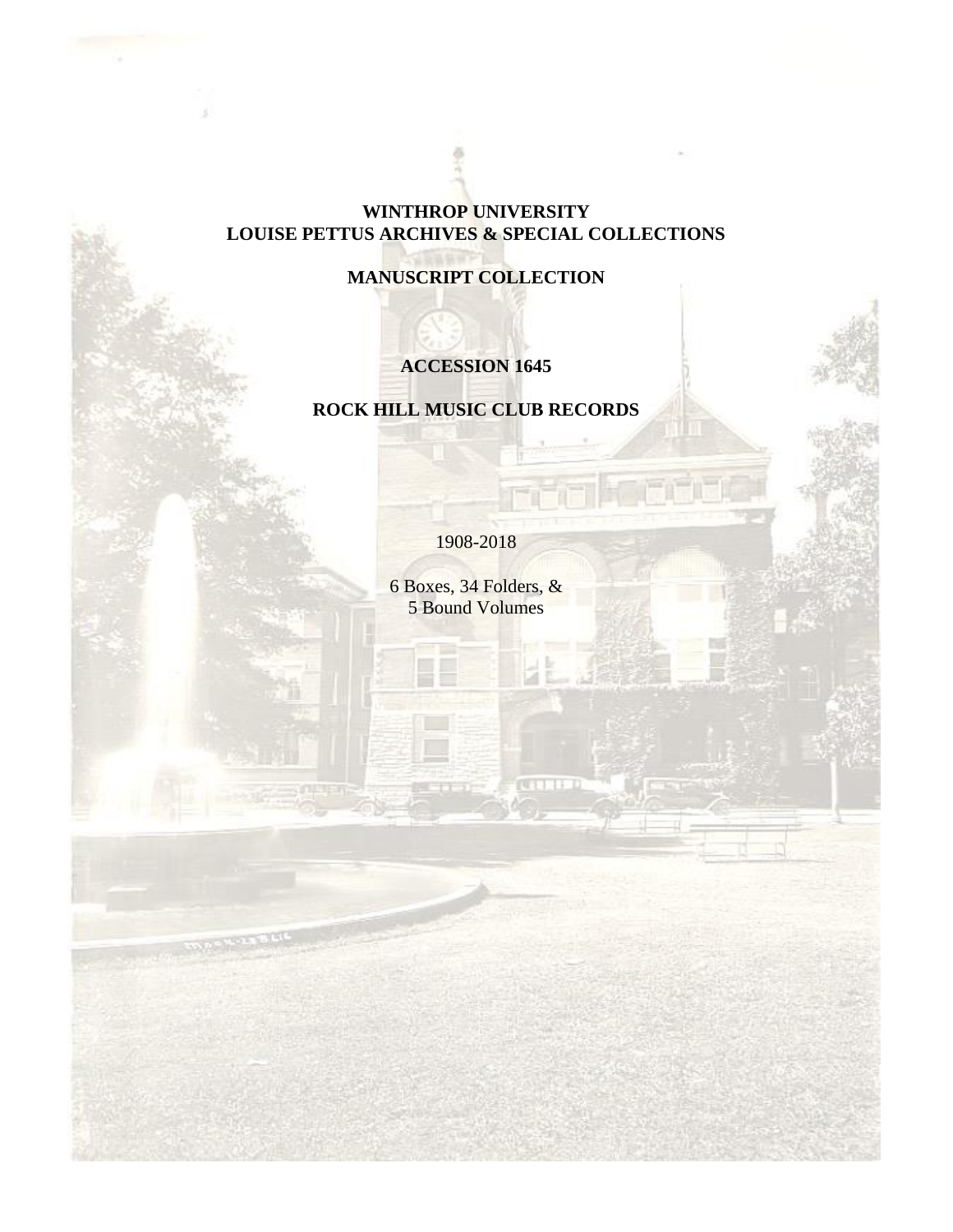## **WINTHROP UNIVERSITY LOUISE PETTUS ARCHIVES & SPECIAL COLLECTIONS**

#### **MANUSCRIPT COLLECTION**

ADDITIONS: \_\_\_\_, \_\_\_, \_\_\_\_

ACC. NO.: **\_1645\_** PROCESSED BY: Drew Russell, Reference Archivist NO. OF SECTIONS: \_2\_

#### **ROCK HILL MUSIC CLUB RECORDS**

**I**

Provenance: The Rock Hill Music Club was given to the Louise Pettus Archives and Special Collections by Susan Kelly on September 4, 2019 and September 8, 2019.

> Linear feet of shelf space occupied: 1.5 Approximate number of pieces: 2,000

Restrictions: Open to researchers under the rules and regulations of the Louise Pettus Archives & Special Collections at Winthrop University.

Literary Rights: For information concerning literary rights please contact the Louise Pettus Archives & Special Collections at Winthrop University.

Scope and Content Note: **The Rock Hill Music Club was founded March 20, 1914, by Mrs. A. E. Smith and a group of ladies. The Club has provided music awards and scholarships and free community concerts since. This collection contains the annual reports, musical show flyers, letters, music performance programs, written music, award certificates, Music club yearbooks, scrapbooks and Winthrop University Scholarship Students photo.**

Transfer of items: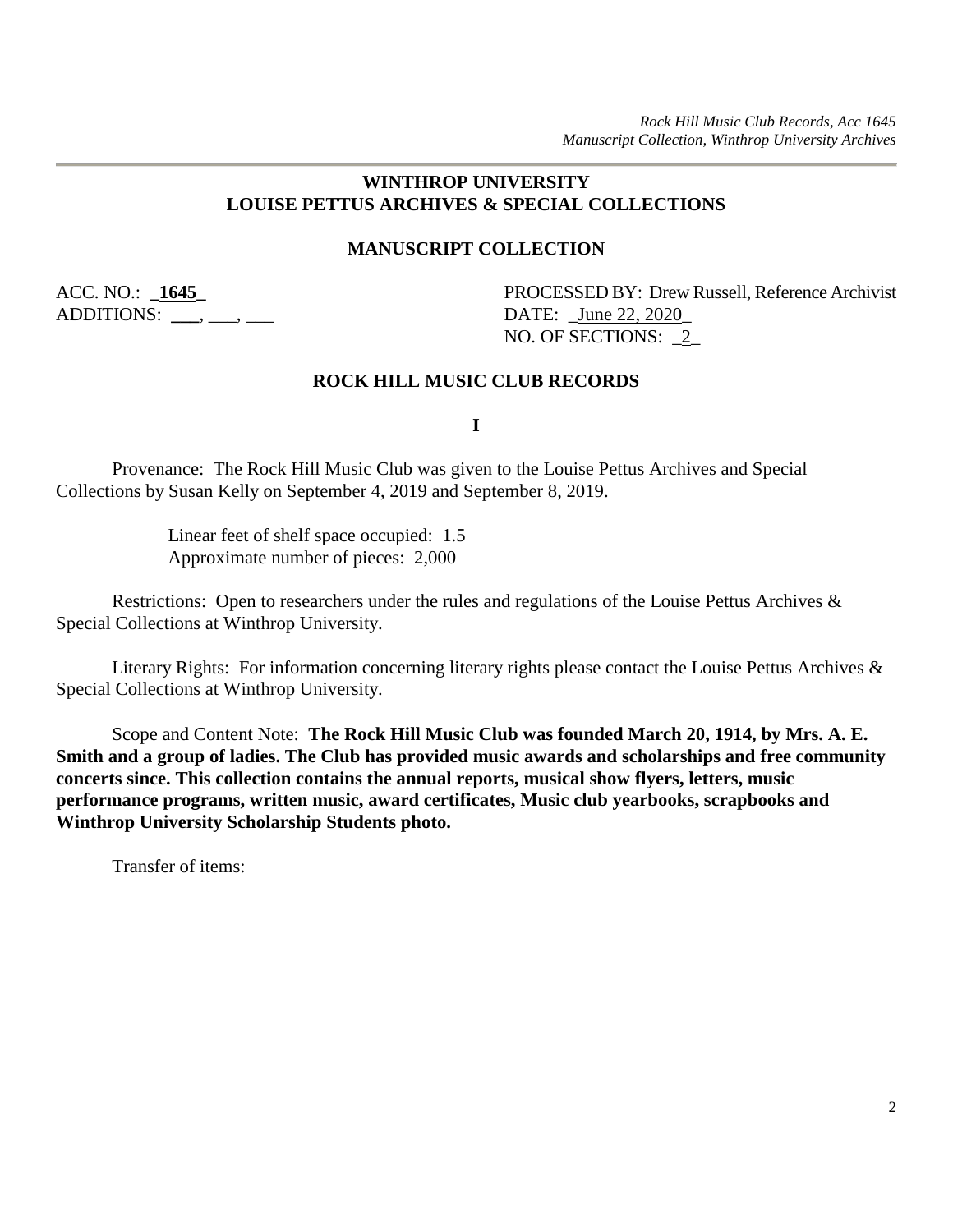## **DESCRIPTION OF SERIES**

| <b>Box(es)</b> Folder(s) |                | <b>Series</b>                                                                                                                                                                                                                                                                                                           | Year(s)              |
|--------------------------|----------------|-------------------------------------------------------------------------------------------------------------------------------------------------------------------------------------------------------------------------------------------------------------------------------------------------------------------------|----------------------|
| $\mathbf{1}$             | 1              | SOUTH CAROLINA FEDERATION OF MUSIC CLUBS<br>This collection includes the manual from the South Carolina<br>Federation of Music Clubs, of which the Rock Hill Music Club was a<br>part. This manual contains information on the different departments,<br>activities, junior divisions, reporting, and index of members. | 1987-1989            |
| $\mathbf{1}$             | $\overline{2}$ | <b>CONSTITUTION AND BYLAWS</b><br>This collection includes the Rock Hill Music Club's revised<br>constitution and bylaws that were voted into effect in February of<br>1979.                                                                                                                                            | 1979                 |
| $1 - 2$                  | $3 - 7$        | <b>MEETING MINUTES</b><br>This collection includes the secretary's minutes of meetings of the<br>Rock Hill Music Club. Some years are hand-written and other years<br>are typed.                                                                                                                                        | 1954-2000            |
| $\overline{2}$           | 8              | <b>HISTORIAN REPORTS</b><br>This collection includes reports from the Rock Hill Music Club's<br>historian.                                                                                                                                                                                                              | 1983, 1986, 2016, nd |
| $2 - 3$                  | $9-10$         | MONTHLY RECITAL PROGRAMS<br>This collection includes programs from the monthly recital concerts of<br>the Rock Hill Music Club. Folder 6 is from 1937-38, and folder 7<br>includes the years from 1979-2018.                                                                                                            | 1937-2018            |
| 3                        | 11             | <b>COMMUNICATIONS</b><br>This collection includes newsletters, and correspondence to the<br>members of the Rock Hill Music Club from the executive board or<br>from the State and National Federation of Music Clubs, which the<br>RHMC was a branch of.                                                                | 1973-1979, nd        |
| 3                        | 12             | SUNDAY AFTERNOON CONCERT SERIES<br>This collection includes programs from the Rock Hill Music Club's<br>Sunday Afternoon Concert Series that they held as a seasonal event<br>every year.                                                                                                                               | 2000-2016            |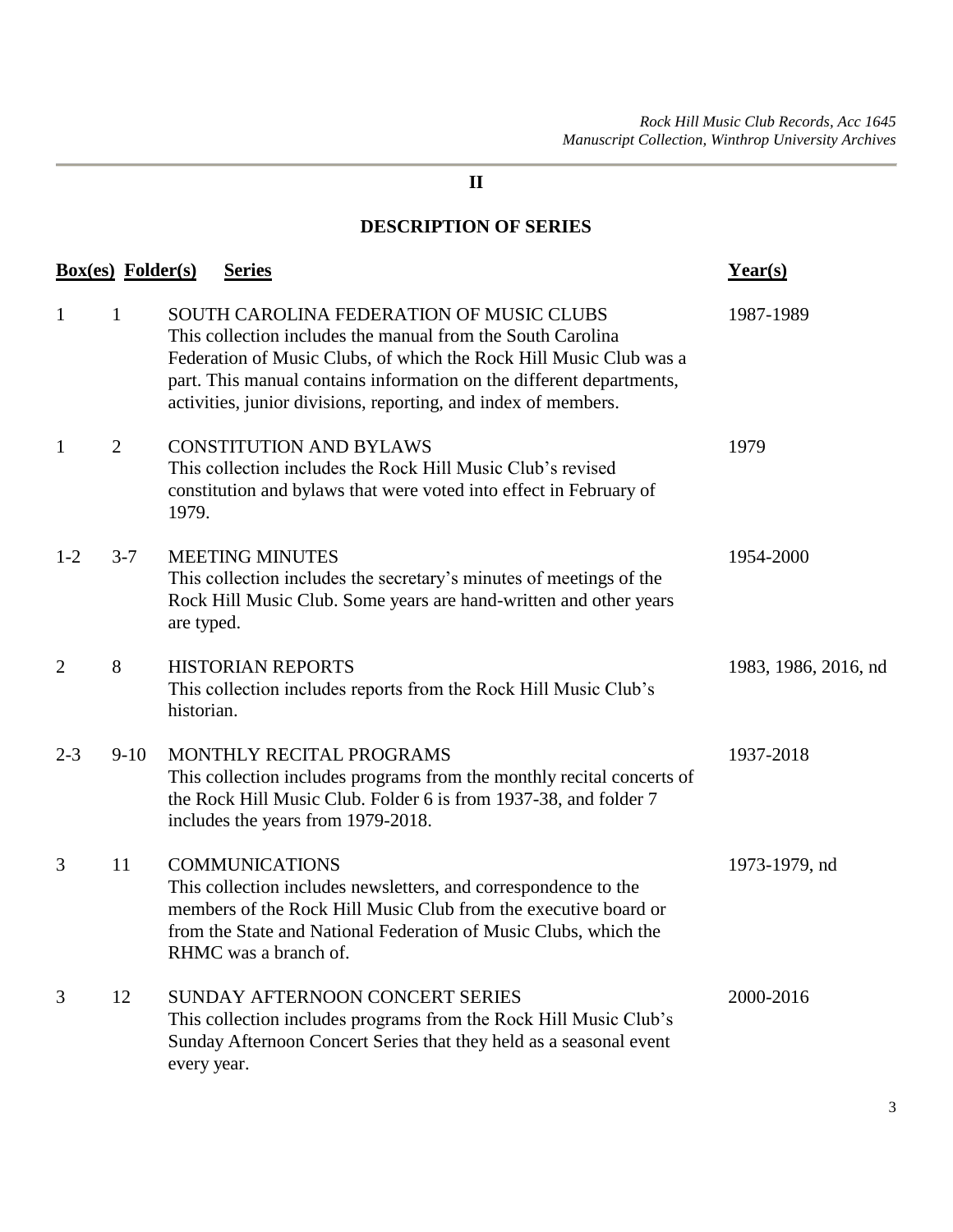# **DESCRIPTION OF SERIES (cont.)**

| <b>Box(es)</b> Folder(s) |    | <b>Series</b>                                                                                                                                                                                                        | Year(s)          |
|--------------------------|----|----------------------------------------------------------------------------------------------------------------------------------------------------------------------------------------------------------------------|------------------|
| 3                        | 13 | <b>MUSICAL TOUR OF HOMES</b><br>This collection includes programs from the Rock Hill Music Club's<br>Christmas fundraiser they held every year.                                                                      | 1995-2016        |
| 3                        | 14 | <b>YEARBOOKS</b><br>This collection includes yearbooks from the Rock Hill Music Club that<br>outlined recitals and members from the year.                                                                            | 1965-2018        |
| $\overline{4}$           | 15 | <b>HISTORY BOOK</b><br>This collection includes information on the history of the Rock Hill<br>Music Club from the historian. This was originally bound in a three-<br>ring binder.                                  | 2008-2009        |
| $\overline{4}$           | 16 | SC FEDERATION OF MUSIC CLUBS ANNUAL CONVENTION<br>This collection includes programs from the SC Federation of Music<br>Clubs' annual convention.                                                                     | 1982, 1983, 1996 |
| $\overline{4}$           | 17 | <b>MUSIC CLUBS MAGAZINE</b><br>This collection includes 4 copies of the Music Clubs Magazine which<br>is distributed by the National Federation of Music Clubs.                                                      | 1982-1983        |
| $\overline{4}$           | 18 | <b>CONSTITUTION AND MEETING MINUTES</b><br>This collection includes a copy of the constitution of the Rock Hill<br>Music Club that was revised in 1992, as well as minutes from the<br>monthly meetings of the club. | 1992-2002        |
| $\overline{4}$           | 19 | <b>COMMUNICATIONS</b><br>This collection includes communications from the executive board of<br>the Rock Hill Music Club, as well as the State and National Federation<br>of Music Clubs to the members.             | nd               |
| 4                        | 20 | <b>POETRY</b><br>This collection includes copies of poems, presumably read at Rock<br>Hill Music Club recitals or meetings.                                                                                          | nd               |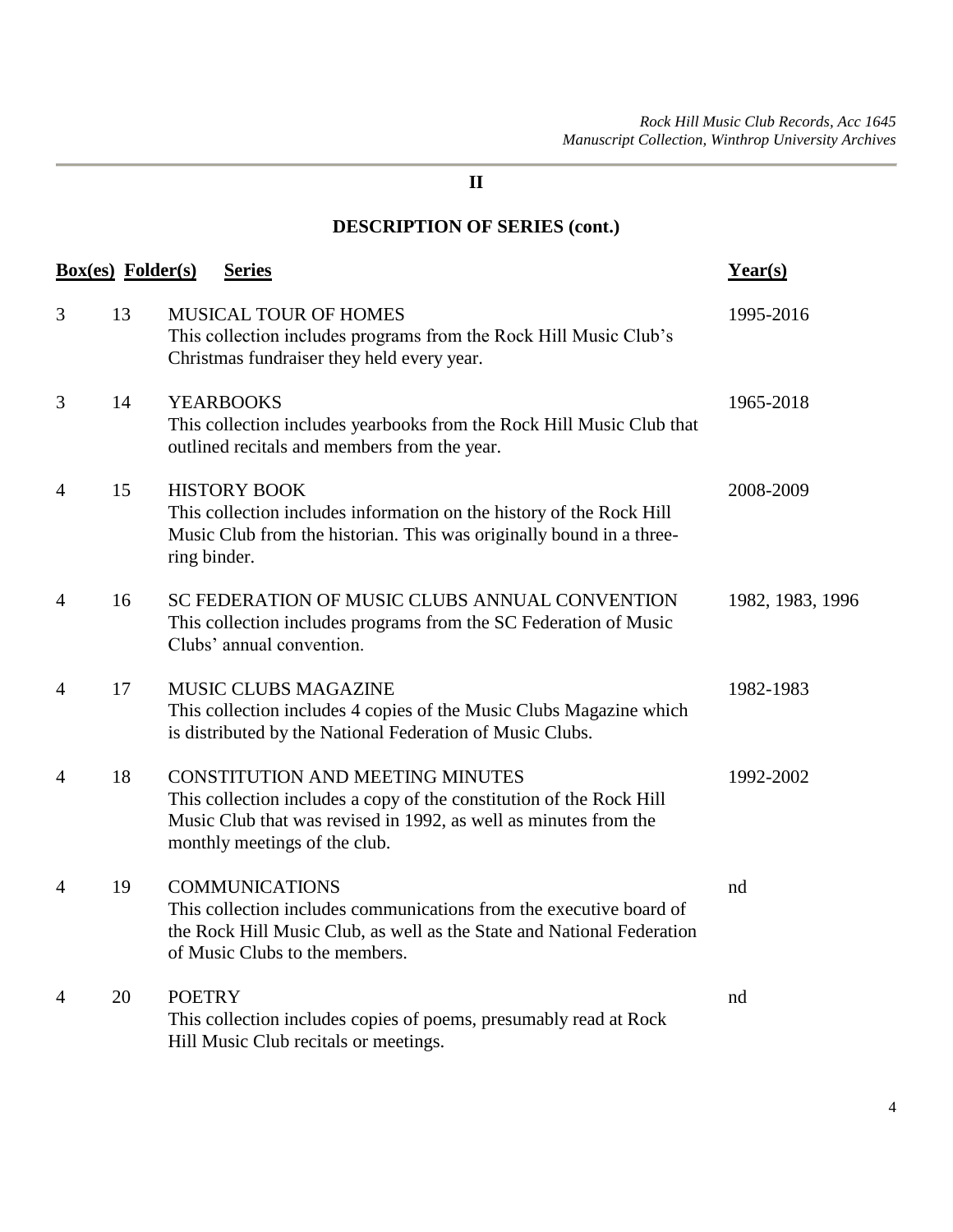# **DESCRIPTION OF SERIES (cont.)**

|   | <u>Box(es)</u> Folder(s) | <b>Series</b>                                                                                                                                                                                                                                                                 | <u>Year(s)</u>  |
|---|--------------------------|-------------------------------------------------------------------------------------------------------------------------------------------------------------------------------------------------------------------------------------------------------------------------------|-----------------|
| 4 | 21                       | MISCELLANEOUS PROGRAMS<br>This collection includes copies of programs and brochures from events<br>that were held at Winthrop College. These events were put on by<br>different schools within the college.                                                                   | 1978-1990       |
| 5 | 22                       | <b>EXCELLENCE IN WRITING AWARDS</b><br>This collection contains award ceremony programs for the Winthrop<br>College Excellence in Writing Awards. Some of the categories include<br>novels, poetry, and nonfiction.                                                           | 1977-1978       |
| 5 | 23                       | THE PEGASUS SOCIETY<br>This collection includes a program from The Pegasus Society's<br>production of "An Evening of Poetry" held at Anderson College on<br>September 14, 1973.                                                                                               | 1973            |
| 5 | 24                       | THE HARBOR OF LOST SHIPS<br>This collection includes a copy of the play entitled The Harbor of Lost<br>Ships, presumably performed by the Rock Hill Music Club.                                                                                                               | nd              |
| 5 | 25                       | <b>HAND-PICKED</b><br>This collection includes a copy of the play entitled <i>Hand-Picked</i> ,<br>written by Grace Beacham, a member of the Rock Hill Music Club.                                                                                                            | nd              |
| 5 | 26                       | <b>PHOTOGRAPHS</b><br>This collection contains original photographs (in acid free paper) as<br>well as photocopies of the photographs.                                                                                                                                        | 1999, 2018      |
| 5 | 27                       | <b>AWARDS &amp; PROCLAMATIONS</b><br>This collection contains Rock Hill Music Club's award certificates<br>from the National and State Federations of Music Clubs, as well<br>proclamations from the Mayor of Rock Hill declaring Music Week in<br>Rock Hill, South Carolina. | 1983-2018, n.d. |
| 5 | 28                       | WRITER'S CONFERENCE & POETRY READING<br>This collection contains programs and mail flyers for writer's<br>conferences and poetry readings.                                                                                                                                    | 1977-1985       |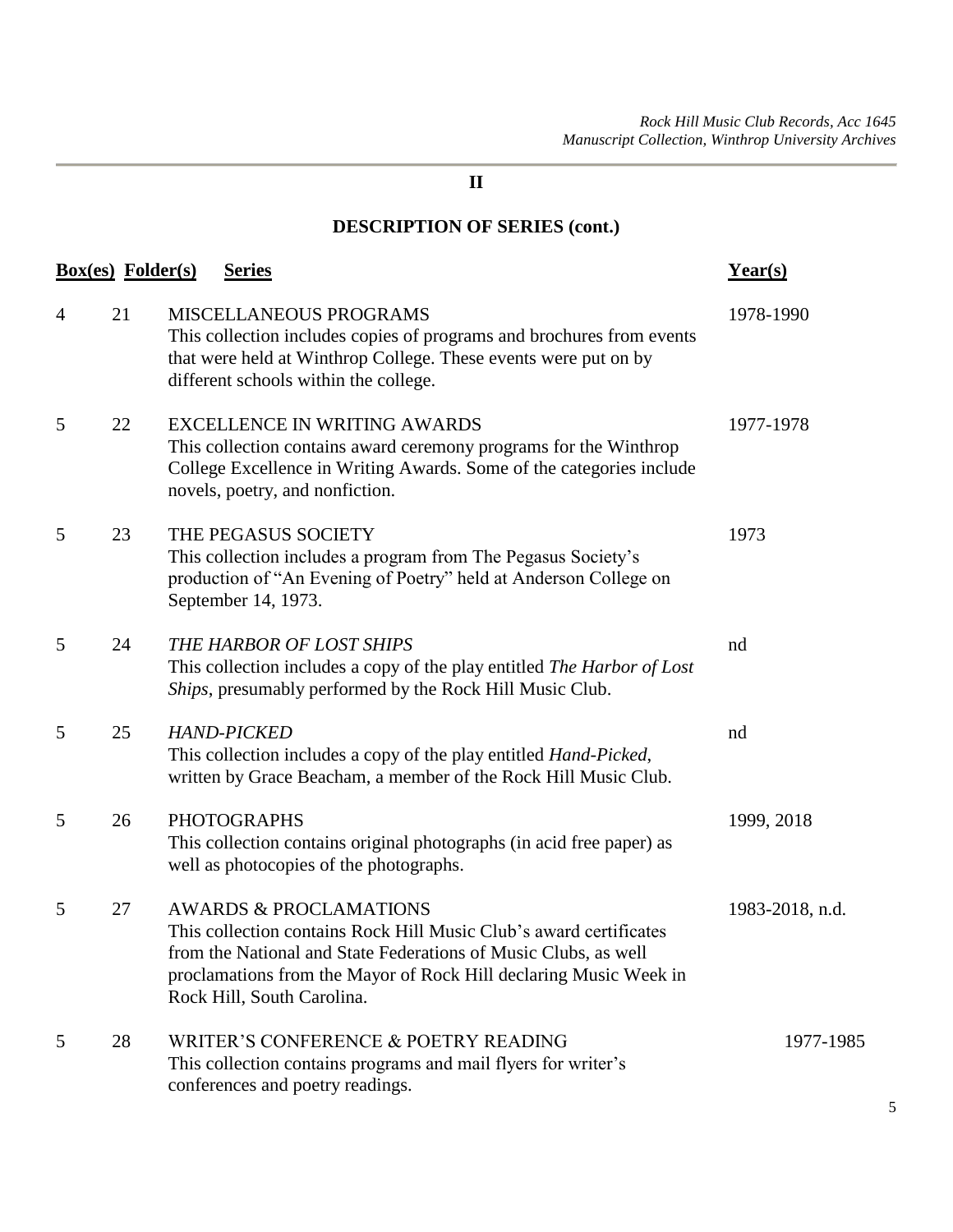# **DESCRIPTION OF SERIES (cont.)**

| <b>Box(es)</b> Folder(s) |      | <b>Series</b>                                                                                                                                                                                                   | $Year(s)$     |
|--------------------------|------|-----------------------------------------------------------------------------------------------------------------------------------------------------------------------------------------------------------------|---------------|
| 5                        | 29   | <b>FUNDRAISER PROGRAMS</b><br>This collection contains programs and flyers for the Rock Hill Music<br>Club's various fundraisers.                                                                               | 2015-2018, nd |
| 5                        | 30   | MUSIC CONCERT PROGRAMS<br>This collection contains programs from various performances of the<br>Rock Hill Music Club.                                                                                           | 1980-2010     |
| 5                        | 31   | NEWSPAPER CLIPPINGS<br>This collection contains clippings of newspaper articles related to<br>members and performances of the Rock Hill Music Club.                                                             | nd            |
| 6                        | 32   | PHOTOCOPIED NEWSPAPER ARTICLES<br>This collection contains photocopies of newspaper articles related to<br>members and performances of the Rock Hill Music Club.                                                | nd            |
| 6                        | 33   | <b>PAINTING</b><br>This collection includes a painting on canvas and cardboard. The<br>painting is signed "Grace", which is presumably the artist named<br>Grace Freeman, a member of the Rock Hill Music Club. | nd            |
| 6                        | 34   | <b>GRACE FREEMAN</b><br>This collection contains information on Grace Freeman, a member of<br>the Rock Hill Music Club.                                                                                         | nd            |
| 6                        | $-$  | <b>MEETING MINUTES</b><br>This collection contains a bound journal of meeting minutes of the<br>Rock Hill Music Club from its first years as an established club.                                               | 1929-1933     |
| 6                        | $-1$ | <b>ROMEO AND JULIET</b><br>This collection contains an abridged copy of Shakespeare's play<br>Romeo and Juliet.                                                                                                 | 1908          |